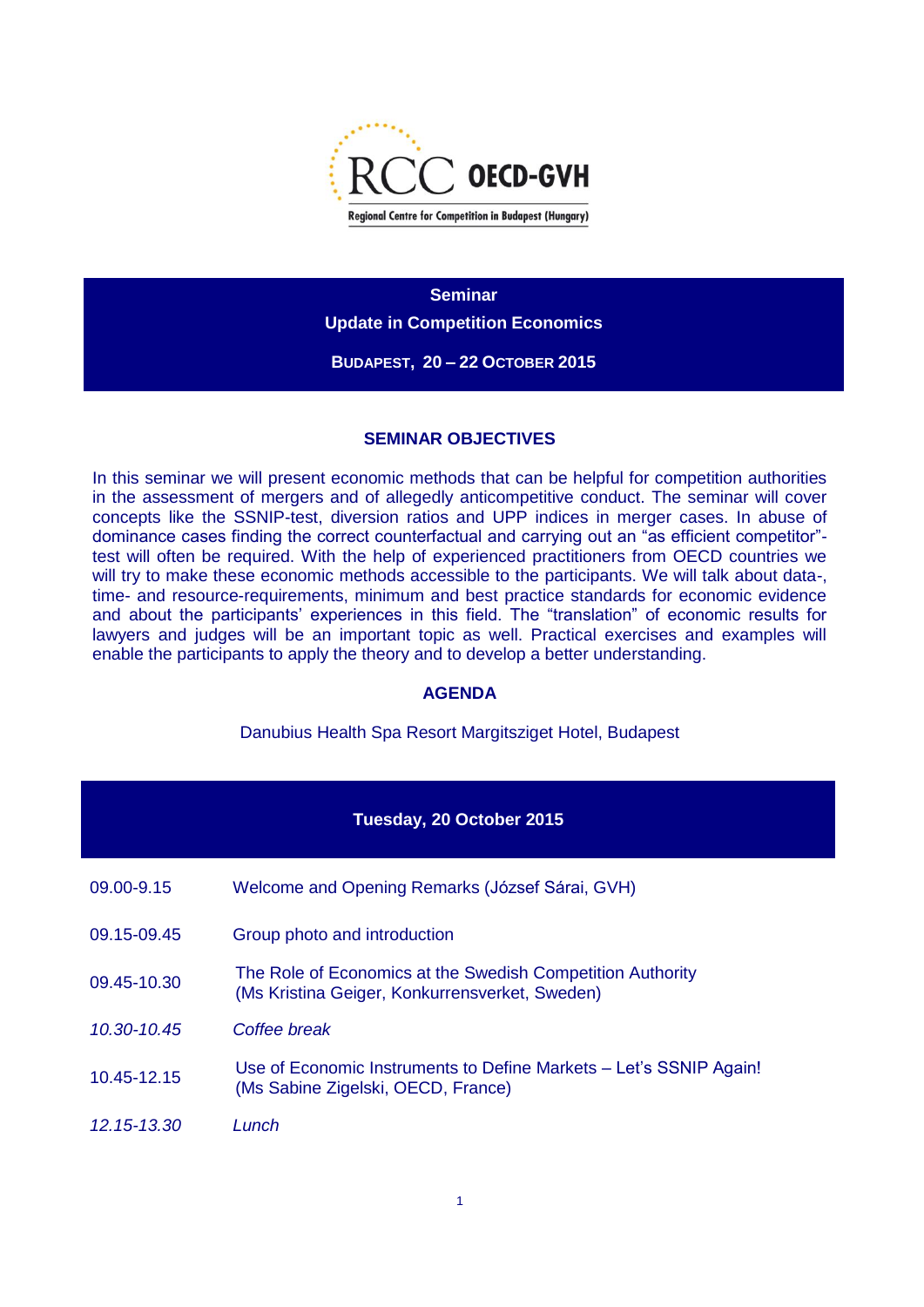| 13.30-15.00 | Market Definition - Hypothetical Exercise<br>(Ms Sabine Zigelski, OECD, France)  |
|-------------|----------------------------------------------------------------------------------|
| 15.00-15.30 | Coffee break                                                                     |
| 15.30-16.45 | Bidding Study in the "Tele/Phone" Merger Case<br>(Mr Csaba Kovács, GVH, Hungary) |
| $18:30 -$   | Welcome dinner - meeting at the hotel reception                                  |

## **Wednesday, 21 October 2015**

- 09.30-11.00 Economic Instruments for the Analysis of Competitive Effects of Mergers (Mr Niels Enemærke, Danish Competition and Consumer Authority, Denmark)
- *11.00-11.15 Coffee break*
- 11.15-12.00 Country Case Study: Romania Case Discussant: Croatia
- 12.00-12.45 Country Case Study: Russia Case Discussant: Serbia
- *12.45-14.00 Lunch*

## 14.00-15.30 Merger Analysis – Hypothetical Exercise (Mr Niels Enemærke, Danish Competition and Consumer Authority, Denmark)

- *15.30-16.00 Coffee break*
- 16.00-17.00 Standards and Best Practices for Economic Evidence - The European Commission's Best Practices - The Economist's Experience
	- Economic Evidence in Court
	- (Panel presentations and discussion)
- 19.00 21.00 Dinner in the hotel's restaurant